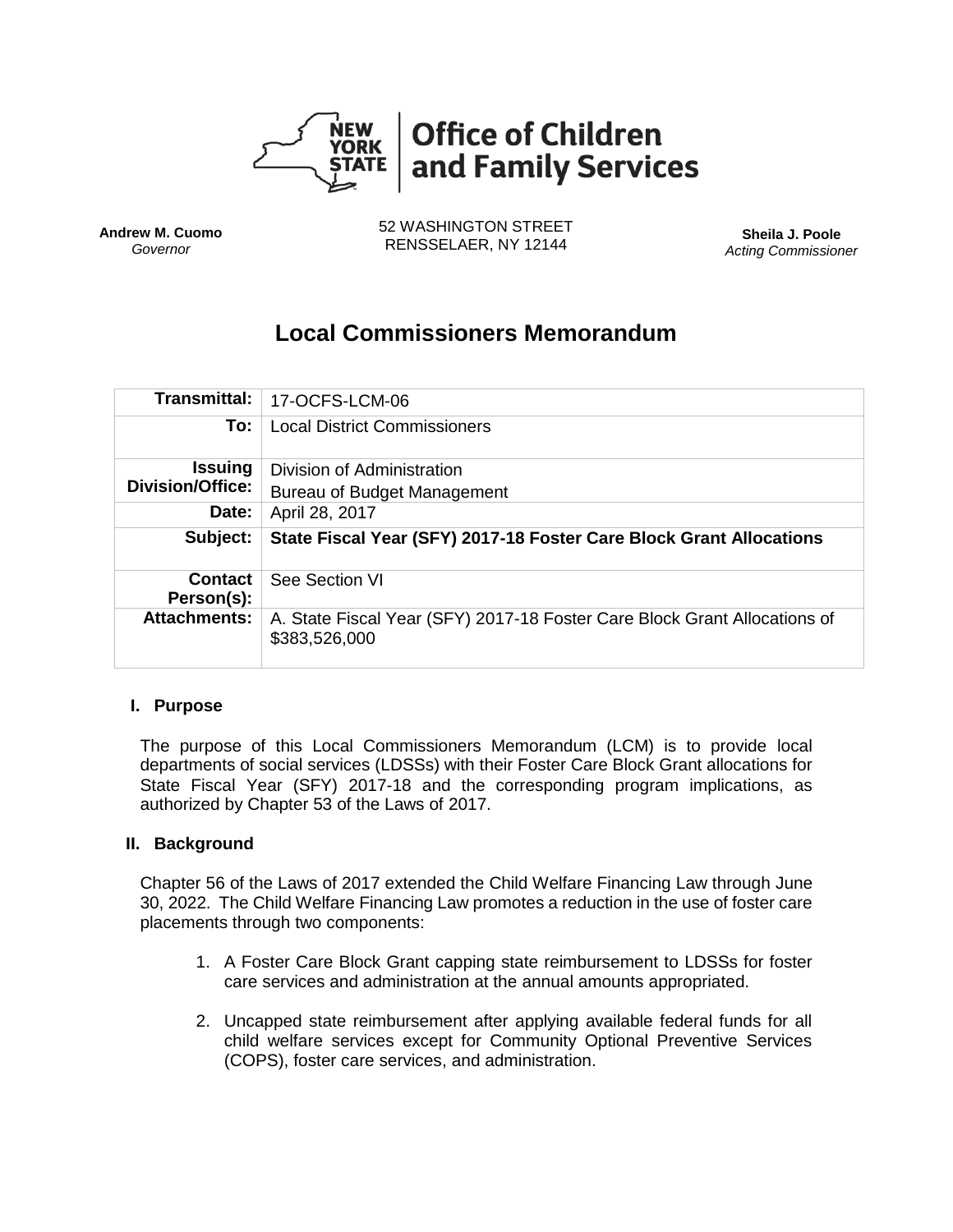Chapter 56 of the Laws of 2017 amended the Child Welfare Financing Law to provide that state reimbursement to New York City for foster care tuition costs will no longer be available under the Foster Care Block Grant.

The SFY 2017-18 state appropriations for the Foster Care Block Grant is \$383,526,000, which reflects an adjustment in the state and local funding share to align them with the historical intent of the Foster Care Block Grant as well as the restructuring of state reimbursement for New York City foster care tuition costs.

## **III. Program Implications**

The Foster Care Block Grant includes state reimbursement for foster care services as follows:

- Care and maintenance, including clothing and special payments; supervision; administrative costs claimed on Schedule D-2 and Schedule K; all tuition for foster children placed in New York State Office of Mental Health (OMH)-licensed residential treatment facilities, as well as in New York State Office of Children and Family Services (OCFS)-licensed child care institutions, other than tuition costs for New York City foster children
- Supervision of foster care children in federally funded job corps programs
- Care, maintenance, supervision and tuition of adjudicated juvenile delinquents or persons in need of supervision (JD/PINS) placed in residential programs operated by authorized agencies and in out-of-state residential programs, other than tuition costs for New York City youth. However, a separate state appropriation continues to be made available in the SFY 2017-18 Enacted Budget effective April 1, 2017, for the New York City Administration for Children's Services (ACS) to continue the Close to Home (CTH) initiative.
- **Provision and administration of the Kinship Guardianship Assistance Program** (KinGAP), including assistance payments and non-recurring guardianship expenses

The Foster Care Block Grant does **not** include federal reimbursement for foster care costs or state reimbursement for the following claims as separate appropriations are available for these expenditures:

- **Committee on Special Education (CSE) payments**
- Dormitory Authority payments in excess of the Foster Care Block Grant (for more information, see Fiscal Reference Manual Volume 2 Chapter 4)
- State reimbursement for foster care services for Indian tribes
- Medical Assistance payments for children in foster care
- Independent Living Services (except for those LDSSs that have funds left over from their Foster Care Block Grant allocations for SFY 2016-17 – See V. Claiming below)

The Foster Care Block Grant contains only those state funds that are available for reimbursement of an LDSS's expenditures for the services eligible under the Foster Care Block Grant. An LDSS's claims that are eligible to receive federal funding under Title IV-E foster care, Chaffee Independent Living, and Temporary Assistance for Needy Families (TANF)-Emergency Assistance to Families (EAF) [up to the amount of the LDSS's Flexible Fund for Family Services (FFFS) allocation that it wants to use for TANFEAF JD/PINS,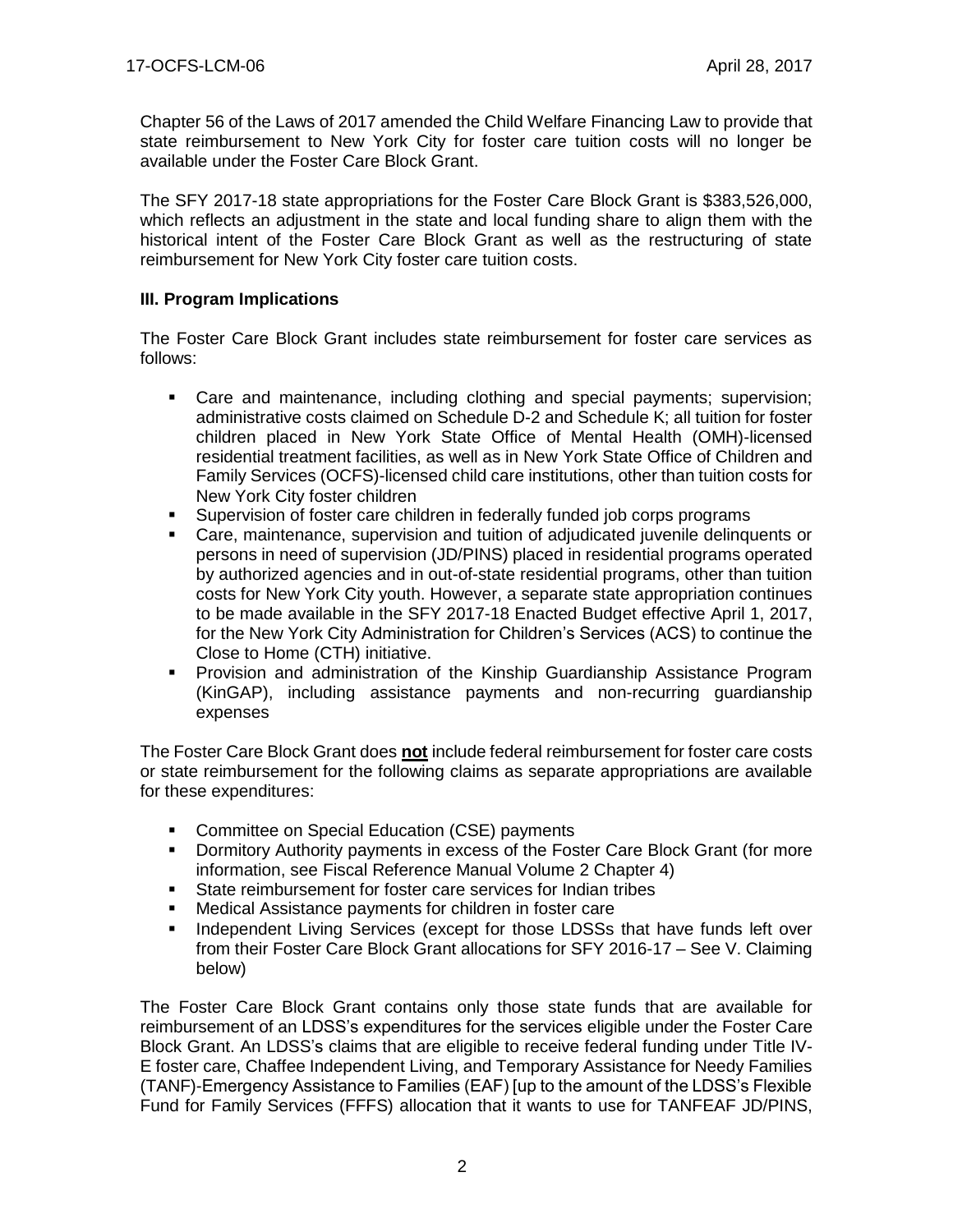TANF-EAF Tuition, EAF Foster Care Administration, and/or EAF Foster Care Maintenance – See Section IV below] will be claimed for federal funding even if the LDSS's claims exceed its Foster Care Block Grant allocation for the current fiscal year.

With the exception of regular foster boarding home programs and pass-through payments to foster parents, section 398-a of the Social Services Law prohibits LDSSs from paying less than the Maximum State Aid Rates (MSAR) established by OCFS. LDSSs are required to pay 100 percent of the applicable MSAR established by OCFS for congregate care programs and for each administrative/services rate for therapeutic, special needs, or emergency foster home programs operated by a voluntary agency. The exception to the requirement is regular foster boarding home programs and pass-through payments to foster parents.

The Foster Care Block Grant does not include state expenditures made on behalf of youth placed in OCFS-operated facilities.

The Foster Care Block Grant can be used only for foster care and KinGAP expenditures during SFY 2017-18. If an LDSS claims less than its allocation, unexpended funds may be used by the LDSS in the next SFY, up to the amount remaining from the LDSS's Foster Care Block Grant allocation, for the LDSS's expenditures on preventive services (including reunification services), independent living services, and aftercare services.

#### **Kinship Guardianship Assistance Program (KinGAP)**

Chapter 53 of the Laws of 2017 continues to allow eligible expenditures by LDSSs for KinGAP to be reimbursed by Foster Care Block Grant funds, up to the amount of the LDSS's annual Foster Care Block Grant allocation. Eligible expenditures include those for the provision and administration of KinGAP, including assistance payments to relative and successor guardians and non-recurring guardianship expenses.

If an LDSS official determines that it is in the best interests of the child for the prospective relative guardian to become the legal guardian, the child resided with the relative in foster care for six consecutive months, and other eligibility requirements are met, the LDSS and the relative may enter into an agreement for assistance and other services.

The federal *Preventing Sex Trafficking and Strengthening Families Act* (P.L. 113-183) authorized KinGAP payments to be made to a successor guardian in the event of the death or incapacity of a relative guardian who was receiving KinGAP on behalf of a former foster child. Part L of Chapter 56 of the Laws of 2015 made state statutory changes needed for compliance with the new federal law, including the authorizing of KinGAP payments to a successor guardian in certain circumstances.

Kinship guardianship assistance payments shall be made to the relative or successor guardian(s) until the child's  $18<sup>th</sup>$  birthday or until the child's 21st birthday if certain requirements are met. Also authorized is the payment to the relative guardian of eligible non-recurring guardianship payment of up to \$2,000 for the costs of finalizing the guardianship for each child. Medical assistance also is available for children in the program. State reimbursement for LDSSs costs for KinGAP is under the Foster Care Block Grant.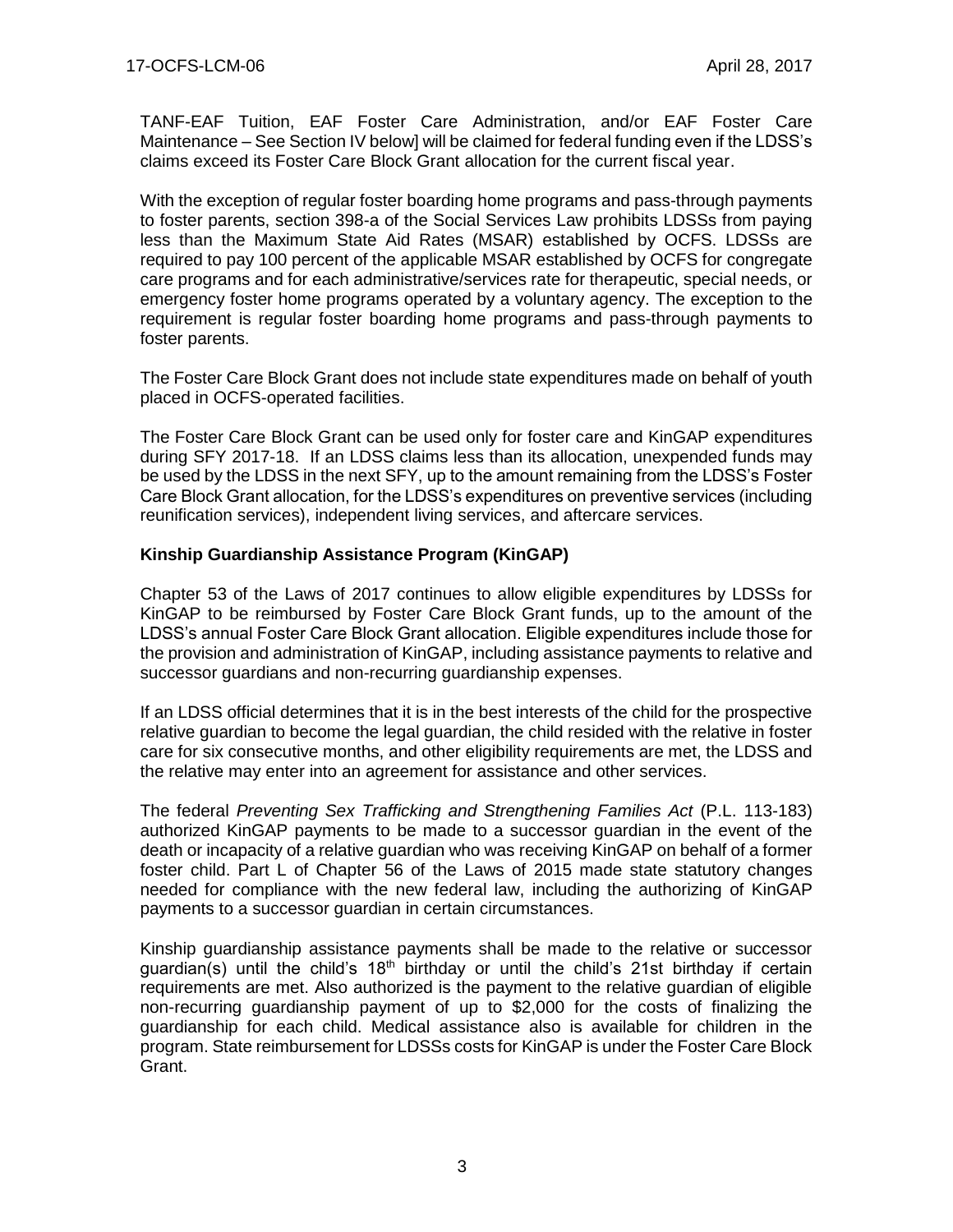For more information on KinGAP, please refer to 11-OCFS-ADM-03. For additional information on KinGAP and successor guardians, please refer to 16-OCFS-ADM-10.

## **Allocation Methodology**

The methodology used to allocate the Foster Care Block Grant funding continues the focus on safety, well-being, and permanency for children. It is intended to encourage LDSSs to continue to intensify their efforts to reduce foster care days. The allocation methodology continues the claims-based approach and the \$36,450,000 set-aside incentive to LDSSs.

Of the \$383,526,000 appropriation for state reimbursement for foster care services in SFY 2017-18, \$347,076,000 is allocated to LDSSs according to their respective shares of statewide gross foster care claims (originals and supplemental) net of cancellations and refunds for the 12-month period ending June 30, 2016, that were submitted to the state on or before January 3, 2017. The allocation for New York City reflects the \$23M reduction associated with the restructuring of funding for tuition costs for New York City foster children.

As in prior years, the allocation of the \$36,450,000 set-aside is based on the LDSS's reduction in the utilization of foster care days during two periods: from FFY 2012 to FFY 2014 (\$9,112,500) and from FFY 2014 to FFY 2016 (\$27,337,500). Reductions in care days during the more recent period continues to be weighted more heavily (75 percent) than reductions during the earlier period (25 percent). This methodology continues to recognize the accomplishments of those LDSSs that have decreased their foster care utilization over the past five years, while providing a more generous incentive to those LDSSs that have achieved more recent reductions in care days.

LDSS allocations for each component of the SFY 2017-18 Foster Care Block Grant are provided in Attachment A.

#### **IV. Other Related SFY 2017-18 Budget Actions**

The SFY 2017-18 Enacted Budget continues to appropriate \$964 million of TANF funding for the Flexible Fund for Family Services (FFFS). The FFFS provides LDSSs with the flexibility to determine local funding priorities. LDSSs can use their FFFS allocation to fund the TANF-EAF JD/PINS, TANF-EAF Tuition costs, EAF Foster Care Administration and EAF Foster Care Maintenance as well as any other eligible TANF purpose. LDSSs will receive separate guidance on the process for indicating the portion of their FFFS allocations that they choose to use to reimburse expenditures associated with TANF-EAF JD/PINS, TANF-EAF Tuition, EAF Foster Care Administration and EAF Foster Care Maintenance.

# **V. Claiming**

The Foster Care Block Grant is an annual capped allocation for foster care costs that are ordinarily reimbursed during the SFY. The Foster Care Block Grant payments are generally made on a monthly basis, and there is no state share settlement of the claims filed for state reimbursement. The reimbursement schedule below sets forth the relevant periods for the foster care maintenance, administration and tuition costs covered by the SFY 2017-18 allocations. The scheduled time periods relate to when expenditures are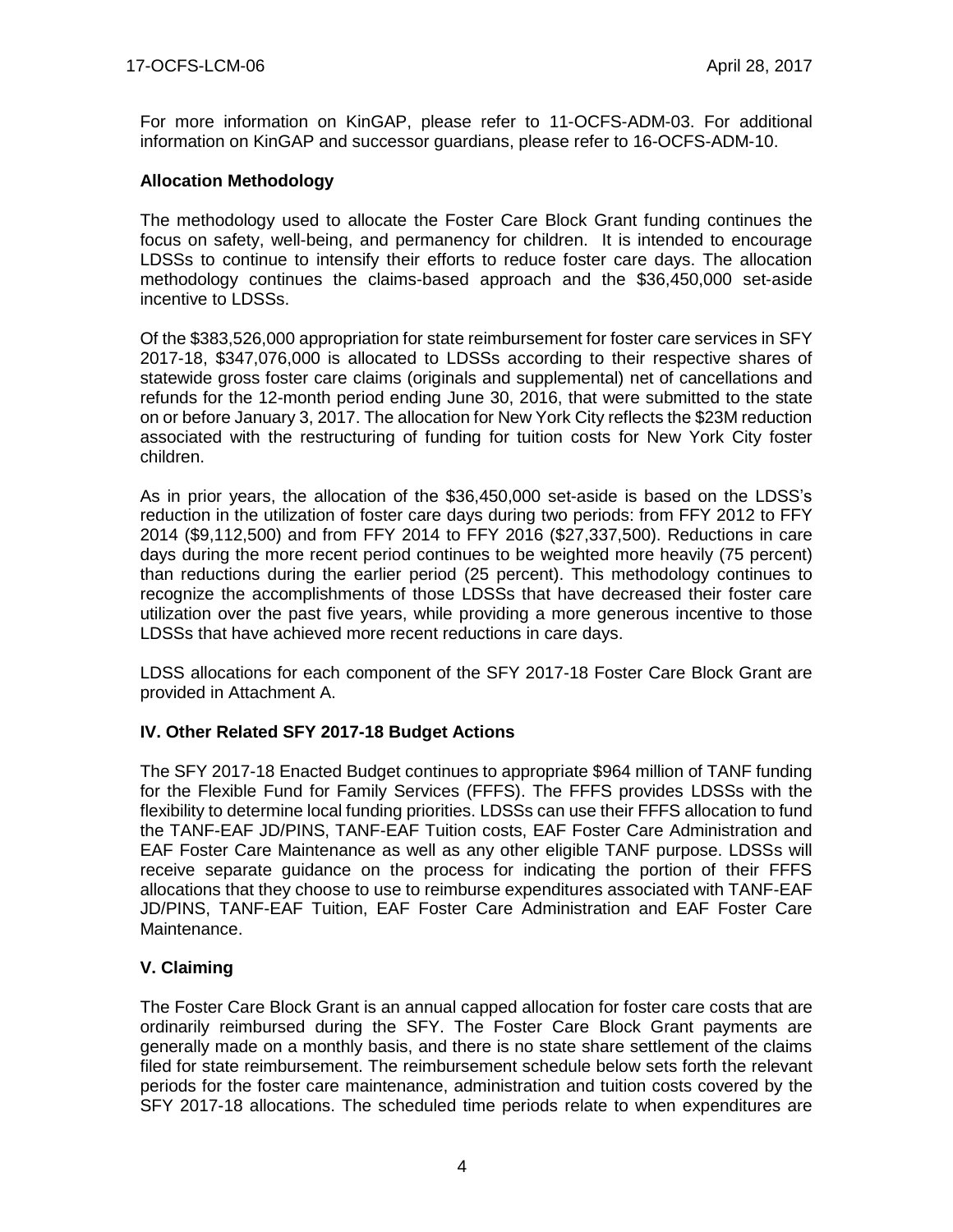paid. If an LDSS exceeds its allocation for a particular fiscal year, there is no additional state funding. Any LDSS's claims submitted for a particular fiscal year that do not receive state reimbursement during that fiscal year may not be claimed against that LDSS's Block Grant apportionment for the subsequent fiscal year.

There is no Maintenance of Effort (MOE) requirement associated with the Foster Care Block Grant.

Supplemental claims are paid from the Foster Care Block Grant allocation that covers the period when the expenditures are paid by the LDSS for the services or administrative costs.

Federal reimbursement will not be affected by the Foster Care Block Grant and will be settled in the normal manner subject to the availability of federal funds. Expenditures for the allocations included in this LCM are claimed as follows:

| <b>Foster Care</b> | Schedule K                                                 | LDSS-3479   |
|--------------------|------------------------------------------------------------|-------------|
|                    | Schedule H                                                 | LDSS-4283   |
|                    | Schedule D-2                                               | LDSS-2347-B |
|                    | RF 17 Claim Package for Special Project Claiming LDSS-4975 |             |
| <b>KinGAP</b>      | Schedule K                                                 | LDSS-3479   |
|                    | Schedule D-2                                               | LDSS-2347-B |

Please refer to the *Fiscal Reference Manual* (FRM), Volume 2, Chapter 3 for instructions on completing the Schedules K, *Reimbursement Claim for Foster Care and Adoption Expenditures*, and the Schedule H, *Non-Title XX Services for Recipients*. The Schedule D, *DSS Administrative Expenses Allocation and Distribution by Function and Program*; the Schedule D-2, *Allocation for Claiming General Services Administration Expenditures*; and the RF-17 claim package instructions are in the FRM, Volume 3. The FRM is available at [http://otda.ny.gov/resources/fiscal-reference/.](http://otda.ny.gov/resources/fiscal-reference/)

Chapters 53 and 56 of the Laws of 2017 prohibit the use of Foster Care Block Grant funds to support tuition expenditures for foster children, including persons in need of supervision and adjudicated juvenile delinquents in New York City.

Unclaimed Foster Care Block Grant funds from SFY 2017-18 that an eligible LDSS wishes to use during SFY 2018-19 for eligible preventive, independent living, and aftercare services must be reported through the *RF 17 Claim Package for Special Project Claiming*. These costs should be identified as F17 functional costs and reported on the Schedule D in the F17 column in the RF2A claim package. The individual project costs should also be reported under the project label FCBG Savings FY 2018 on the LDSS-4975A, *RF-17 Worksheet Distribution of Allocated Costs to Other Reimbursable Programs*.

For October 1, 2017, through September 30, 2018, program costs should be reported as object of expense 37 – Special Project Program Expense on the LDSS-923B Summary-Program (page 2), *Schedule of Payments for Expenses Other than Salaries for Other Reimbursable Programs*.

Total project costs and share should be reported on the LDSS-4975, *Monthly Statement of Special Project Claims Federal and State Aid (RF-17*).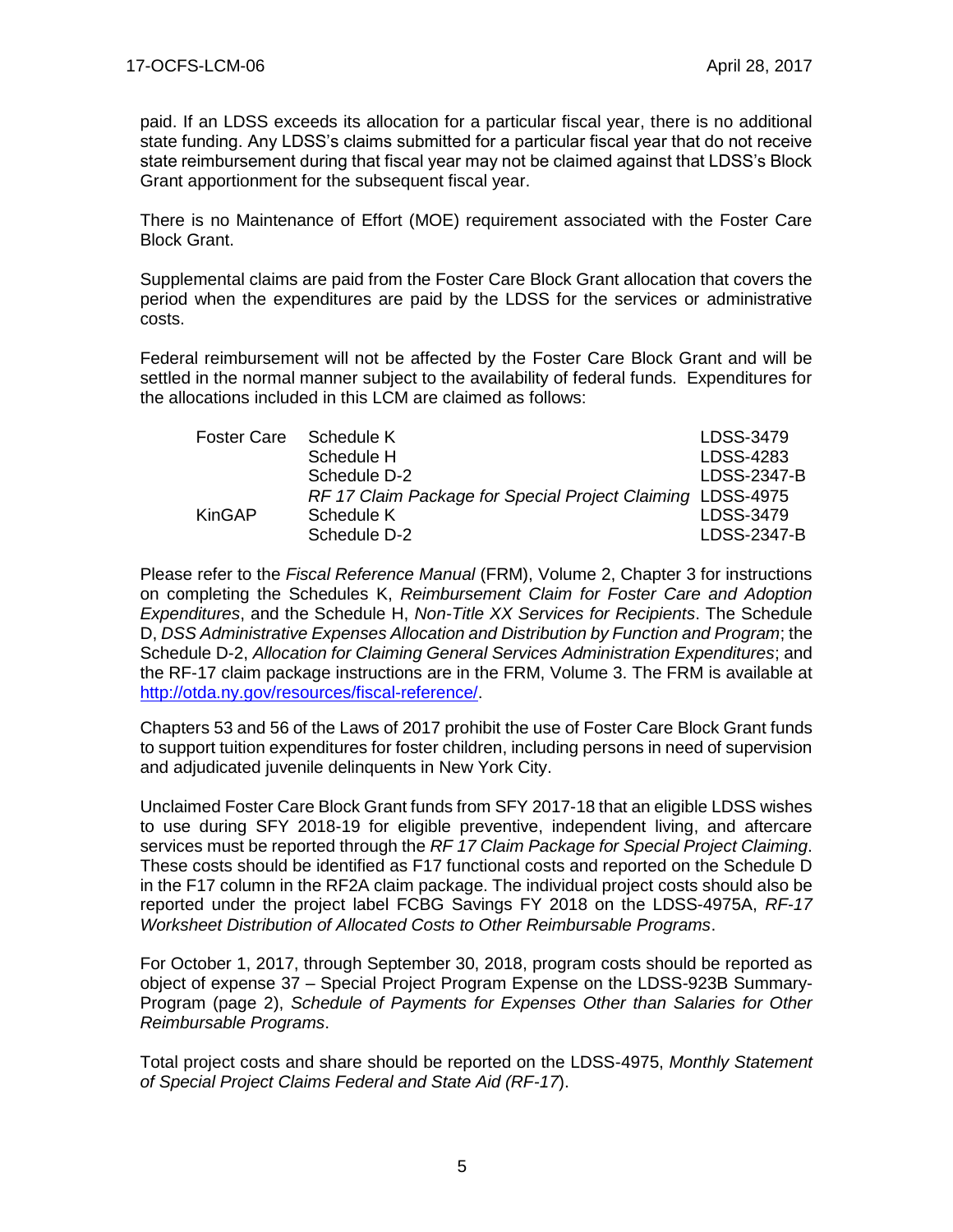The reported expenditures are eligible for 100 percent state reimbursement up to the amount of the unclaimed Foster Care Block Grant funds from the SFY 2017-18 allocation. Any such claims submitted by an LDSS for which there are insufficient unclaimed funds available from the LDSS's SFY 2017-18 Foster Care Block Grant allocations are subject to 62 percent state reimbursement net of any available federal funds.

For the New York City ACS Close to Home (CTH) program, funding is available at 100 percent for the non-federal share of costs for CTH youth, up to the funding limit. Nonsecure CTH foster care expenditures above the CTH funding limit may be claimed for reimbursement as 100 percent state share using Foster Care Block Grant funds subject to the limitation on state reimbursement for tuition expenditures. After CTH and Foster Care Block Grant funding is exhausted, if New York City ACS's plan is approved and services are eligible, 62 percent state child welfare financing may be provided for child preventive services for eligible CTH youth, provided the child welfare threshold provisions are met. Information regarding the child welfare threshold can be found in FRM Volume 1, Chapter 8 guidelines.

The reimbursement schedule for the SFY 2017-18 Foster Care Block Grant is as follows:

#### **Foster Care**

- Foster Care Maintenance Claims: January 1, 2017, through December 31, 2017
- Foster Care Administration Claims: October 1, 2016, through September 30, 2017
- Foster Care Tuition Claims for eligible counties and municipalities: January 1, 2017, through December 31, 2017
- *RF 17 Claim Package for Special Project Claiming*: October 1, 2017, through September 30, 2018

#### **VI. Contact Information**

#### **Any fiscal questions regarding the Foster Care Block Grant should be directed to:**

Shonna Clinton, Local Operations Manager, Bureau of Budget Management, (518) 474-1361, Shonna.Clinton@ocfs.ny.gov

Deborah Davis, Director, Bureau of Budget Management, (518) 474-1361, Deborah.Davis@ocfs.ny.gov

#### **Programmatic questions should be directed to the appropriate regional office, Division of Child Welfare and Community Services:**

- BRO Amanda Darling, (716) 847-3145, [Amanda.Darling@ocfs.ny.gov](mailto:Amanda.Darling@ocfs.ny.gov)
- RRO Karen Buck, (585) 238-8201, [Karen.Buck@ocfs.ny.gov](mailto:Karen.Buck@ocfs.ny.gov)
- SRO Sara Simon, (315) 423-1200, [Sara.Simon@ocfs.ny.gov](mailto:Sara.Simon@ocfs.ny.gov)
- ARO John Lockwood (518) 486-7078, [John.Lockwood@ocfs.ny.gov](mailto:John.Lockwood@ocfs.ny.gov)
- SVRO Yolanda Désarmé, (845) 708-2498, [Yolanda.Desarme@ocfs.ny.gov](mailto:Yolanda.Desarme@ocfs.ny.gov)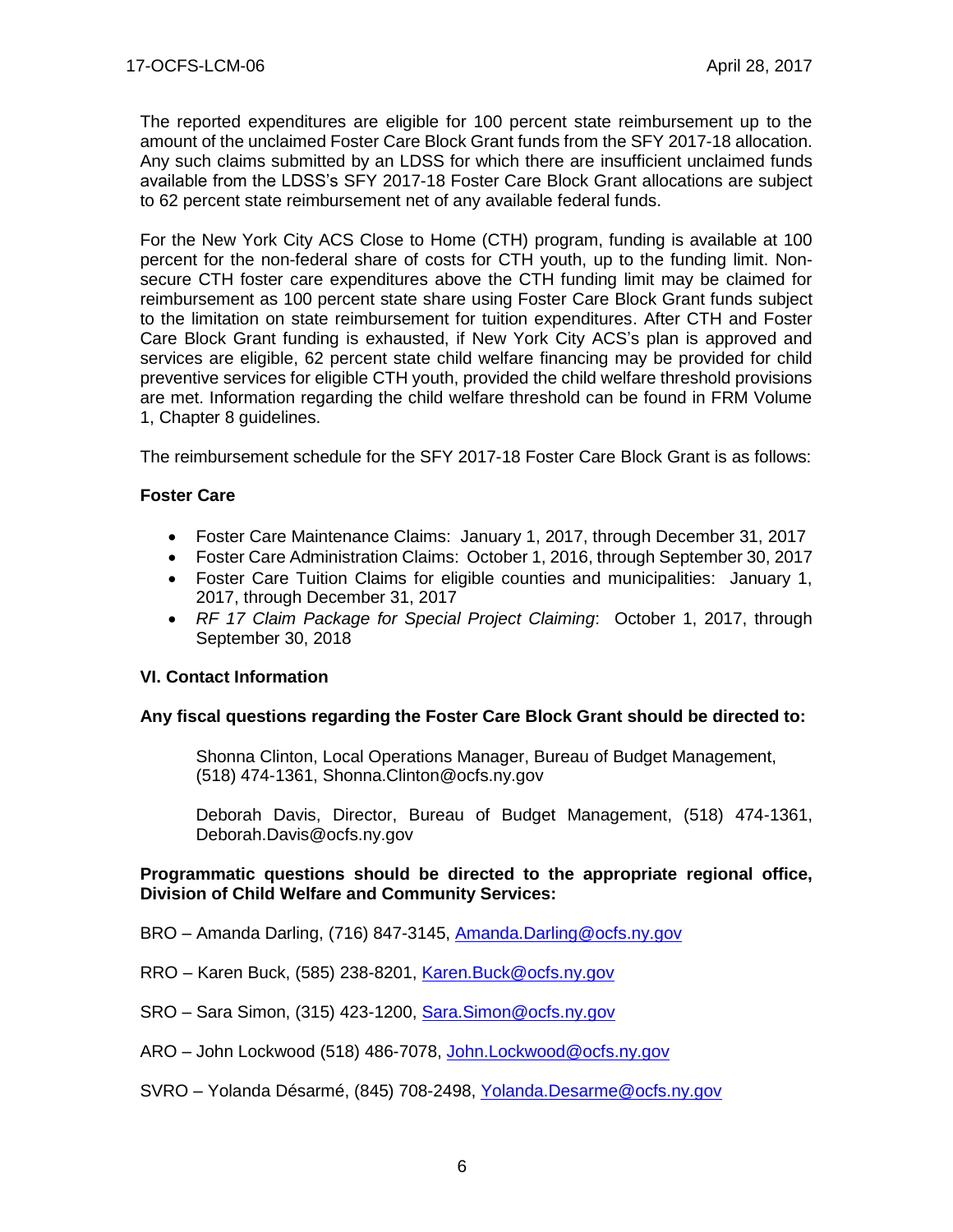New York City RO - Ronni Fuchs, (212) 383-1676, Ronni. Fuchs@ocfs.ny.gov

#### **Questions pertaining to the FFFS Plan and Claiming may be directed to the Office of Temporary and Disability Assistance:**

## **FFFS Plan**

Susanne Haag, (518) 486-6291, [Susanne.Haag@otda.ny.gov](mailto:Susanne.Haag@otda.ny.gov)

## **Claiming**

Regions I-IV: Dan Stuhlman, (518) 474-7549, [Dan.Stuhlman@otda.ny.gov](mailto:Dan.Stuhlman@otda.ny.gov)

Region V - VI: Michael Simon, (212) 961-8250, [Michael.Simon@otda.ny.gov](mailto:Michael.Simon@otda.ny.gov)

\_\_\_\_\_\_\_\_\_\_\_\_\_\_\_\_\_\_\_\_\_\_\_\_\_\_\_\_\_\_\_\_\_\_\_\_\_\_\_\_\_\_\_\_\_\_\_\_\_\_\_\_\_\_\_\_\_\_\_\_\_

*/s/ Derek Holtzclaw*

## **Issued By:**

Name: Derek Holtzclaw Title: Associate Commissioner for Financial Management Division/Office: Administration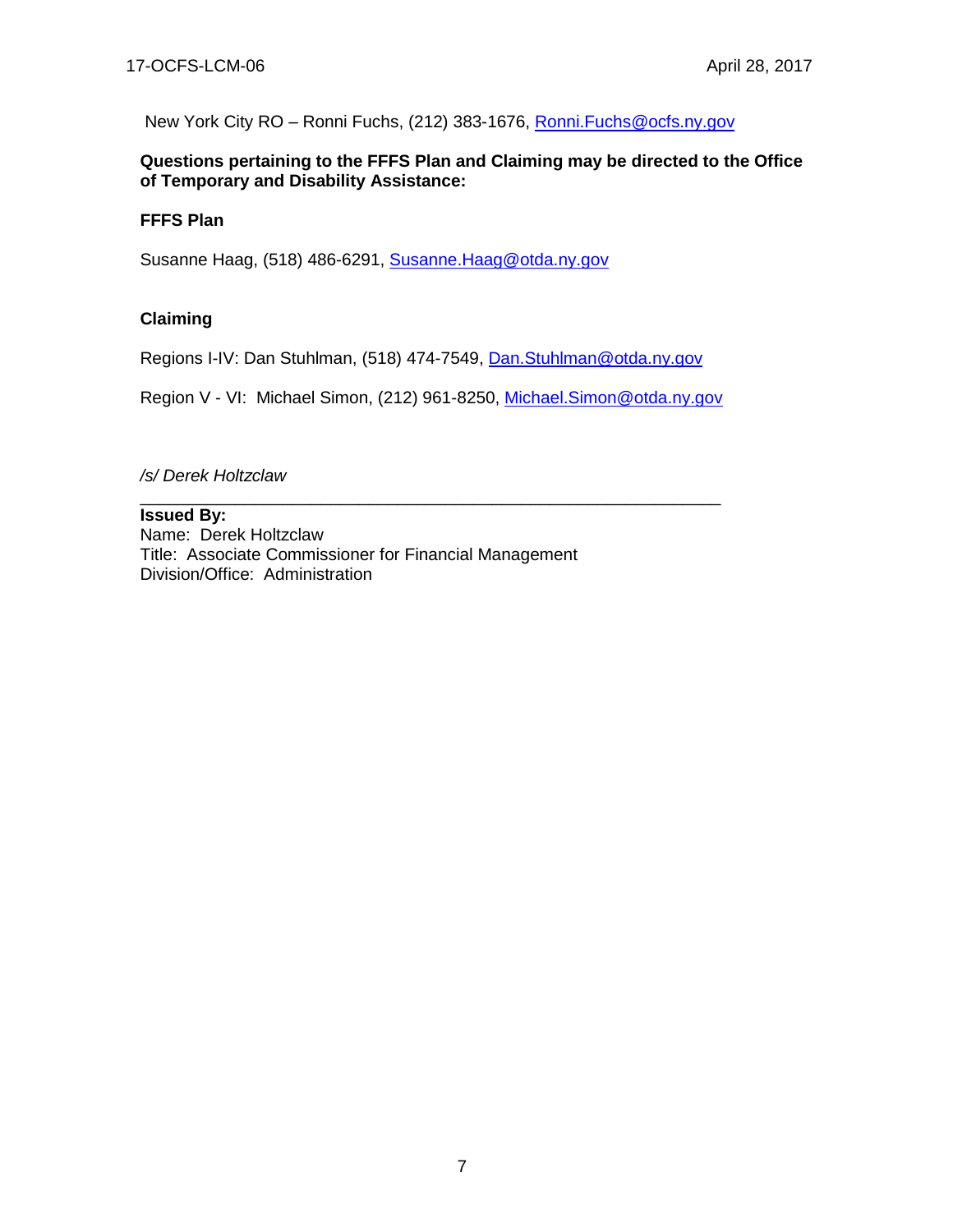| <b>Attachment A</b>                                          |                                                        |                                          |                                                                                         |                                                                                         |                               |  |  |  |  |
|--------------------------------------------------------------|--------------------------------------------------------|------------------------------------------|-----------------------------------------------------------------------------------------|-----------------------------------------------------------------------------------------|-------------------------------|--|--|--|--|
| SFY 2017-18 Foster Care Block Grant Allocations              |                                                        |                                          |                                                                                         |                                                                                         |                               |  |  |  |  |
| \$36.450 Million Set Aside Based on Trended Foster Care Days |                                                        |                                          |                                                                                         |                                                                                         |                               |  |  |  |  |
|                                                              |                                                        | Trended Change for 2012-2014 & 2014-2016 |                                                                                         |                                                                                         |                               |  |  |  |  |
| <b>District</b>                                              | <b>Prorated</b><br><b>Foster Care</b><br><b>Claims</b> | <b>Tuition Cut</b>                       | <b>Set Aside</b><br><b>Based on</b><br><b>Trended</b><br><b>Change for</b><br>2012-2014 | <b>Set Aside</b><br><b>Based on</b><br><b>Trended</b><br><b>Change for</b><br>2014-2016 | Proposed<br><b>Allocation</b> |  |  |  |  |
| Albany                                                       | \$5,299,995                                            | \$0                                      | \$0                                                                                     | \$3,449                                                                                 | \$5,303,444                   |  |  |  |  |
| Allegany                                                     | \$1,466,160                                            | \$0                                      | \$0                                                                                     | \$210,313                                                                               | \$1,676,473                   |  |  |  |  |
| <b>Broome</b>                                                | \$4,944,527                                            | \$0                                      | \$45,976                                                                                | \$715,989                                                                               | \$5,706,492                   |  |  |  |  |
| Cattaraugus                                                  | \$1,986,947                                            | \$0                                      | \$0                                                                                     | \$138,101                                                                               | \$2,125,048                   |  |  |  |  |
| Cayuga                                                       | \$1,291,666                                            | \$0                                      | \$127,522                                                                               | \$48,674                                                                                | \$1,467,862                   |  |  |  |  |
| Chautauqua                                                   | \$1,871,213                                            | \$0                                      | \$0                                                                                     | \$59,469                                                                                | \$1,930,682                   |  |  |  |  |
| Chemung                                                      | \$1,881,208                                            | \$0                                      | \$73,196                                                                                | \$0                                                                                     | \$1,954,404                   |  |  |  |  |
| Chenango                                                     | \$802,298                                              | \$0                                      | \$26,523                                                                                | \$0                                                                                     | \$828,821                     |  |  |  |  |
| Clinton                                                      | \$1,957,622                                            | \$0                                      | \$0                                                                                     | \$5,334                                                                                 | \$1,962,956                   |  |  |  |  |
| Columbia                                                     | \$2,272,209                                            | \$0                                      | \$120,504                                                                               | \$360,262                                                                               | \$2,752,975                   |  |  |  |  |
| Cortland                                                     | \$1,003,296                                            | \$0                                      | \$127,661                                                                               | \$338,065                                                                               | \$1,469,022                   |  |  |  |  |
| Delaware                                                     | \$730,491                                              | \$0                                      | \$0                                                                                     | \$178,566                                                                               | \$909,057                     |  |  |  |  |
| <b>Dutchess</b>                                              | \$7,564,583                                            | \$0                                      | \$0                                                                                     | \$0                                                                                     | \$7,564,583                   |  |  |  |  |
| Erie                                                         | \$18,119,925                                           | \$0                                      | \$0                                                                                     | \$0                                                                                     | \$18,119,925                  |  |  |  |  |
| <b>Essex</b>                                                 | \$636,584                                              | \$0                                      | \$0                                                                                     | \$0                                                                                     | \$636,584                     |  |  |  |  |
| Franklin                                                     | \$1,012,832                                            | \$0                                      | \$0                                                                                     | \$0                                                                                     | \$1,012,832                   |  |  |  |  |
| Fulton                                                       | \$1,554,533                                            | \$0                                      | \$10,031                                                                                | \$0                                                                                     | \$1,564,564                   |  |  |  |  |
| Genesee                                                      | \$1,117,446                                            | \$0                                      | \$0                                                                                     | \$0                                                                                     | \$1,117,446                   |  |  |  |  |
| Greene                                                       | \$1,587,143                                            | \$0                                      | \$0                                                                                     | \$254,898                                                                               | \$1,842,041                   |  |  |  |  |
| Hamilton                                                     | \$43,166                                               | \$0                                      | \$0                                                                                     | \$0                                                                                     | \$43,166                      |  |  |  |  |
| Herkimer                                                     | \$1,548,008                                            | \$0                                      | \$0                                                                                     | \$306,063                                                                               | \$1,854,071                   |  |  |  |  |
| Jefferson                                                    | \$1,550,625                                            | \$0                                      | \$68,711                                                                                | \$97,571                                                                                | \$1,716,907                   |  |  |  |  |
| Lewis                                                        | \$373,937                                              | \$0                                      | \$0                                                                                     | \$0                                                                                     | \$373,937                     |  |  |  |  |
| Livingston                                                   | \$1,082,383                                            | \$0                                      | \$0                                                                                     | \$0                                                                                     | \$1,082,383                   |  |  |  |  |
| Madison                                                      | \$1,474,470                                            | \$0                                      | \$0                                                                                     | \$129,924                                                                               | \$1,604,394                   |  |  |  |  |
| Monroe                                                       | \$11,229,950                                           | \$0                                      | \$148,636                                                                               | \$235,991                                                                               | \$11,614,577                  |  |  |  |  |
| Montgomery                                                   | \$1,182,280                                            | \$0                                      | \$28,979                                                                                | \$0                                                                                     | \$1,211,259                   |  |  |  |  |
| Nassau                                                       | \$6,998,431                                            | \$0                                      | \$260,843                                                                               | \$225,835                                                                               | \$7,485,109                   |  |  |  |  |
| Niagara                                                      | \$3,543,693                                            | \$0                                      | \$45,262                                                                                | \$0                                                                                     | \$3,588,955                   |  |  |  |  |
| Oneida                                                       | \$5,818,126                                            | \$0                                      | \$0                                                                                     | \$0                                                                                     | \$5,818,126                   |  |  |  |  |
| Onondaga                                                     | \$9,561,157                                            | \$0                                      | \$0                                                                                     | \$0                                                                                     | \$9,561,157                   |  |  |  |  |
| Ontario                                                      | \$1,928,319                                            | \$0                                      | \$0                                                                                     | \$0                                                                                     | \$1,928,319                   |  |  |  |  |
| Orange                                                       | \$7,371,438                                            | \$0                                      | \$29,423                                                                                | \$0                                                                                     | \$7,400,861                   |  |  |  |  |
| Orleans                                                      | \$548,967                                              | \$0                                      | \$0                                                                                     | \$0                                                                                     | \$548,967                     |  |  |  |  |
| Oswego                                                       | \$1,863,303                                            | \$0                                      | \$31,399                                                                                | \$0                                                                                     | \$1,894,702                   |  |  |  |  |